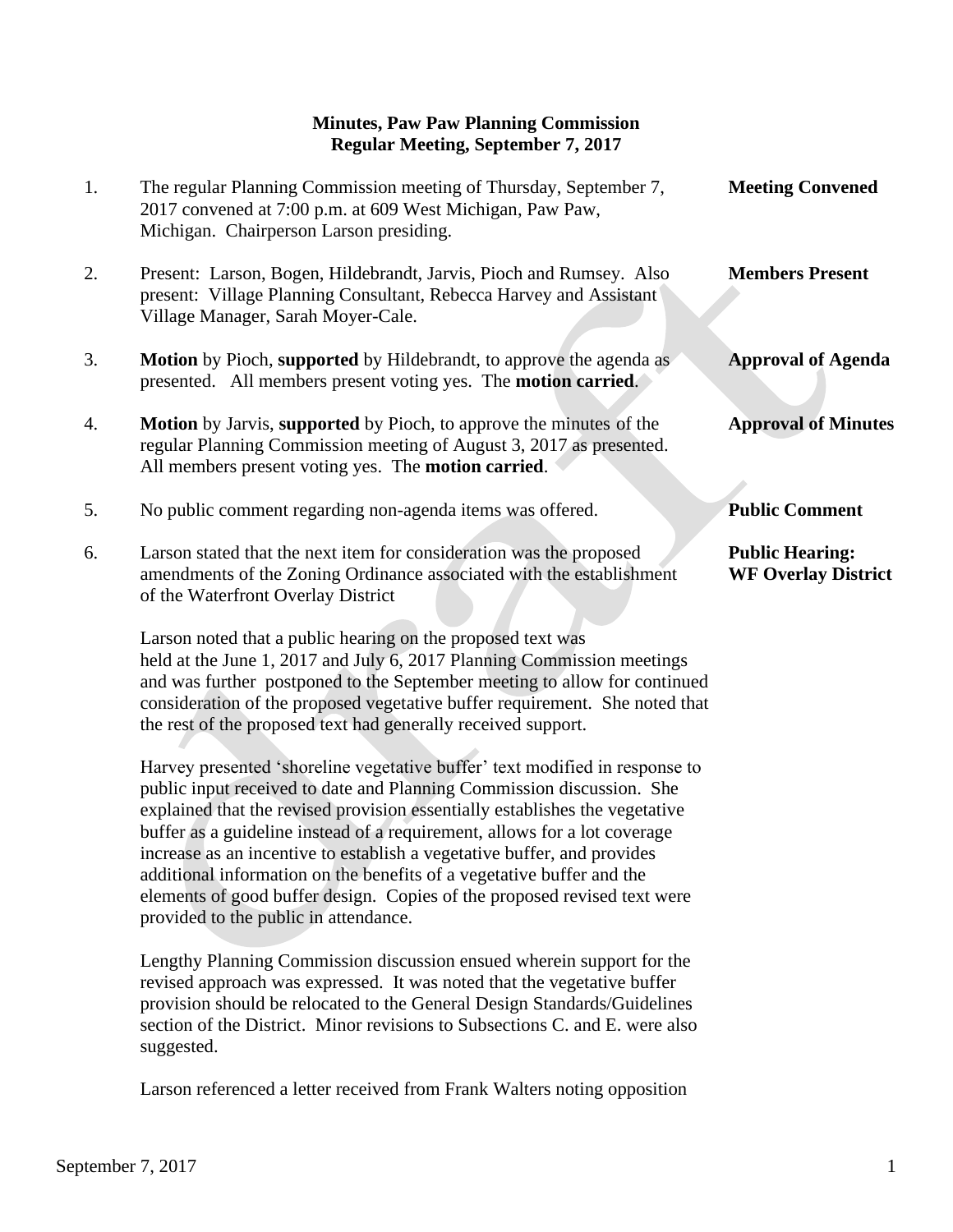to the proposed WF District. Mr. Walters was present and stated that he objects to any new requirements, even the revised vegetative buffer provision.

 Jeff Brown stated that he finds the proposed WF District acceptable with the revised vegetative buffer provision.

 Anne Smith noted that many properties that front Maple Lake cannot accommodate a vegetative buffer. She added that the Maple Lake Association has better knowledge as to what is appropriate for Maple Lake.

 Deb Slazer expressed support for the revised vegetative buffer provision. Don Welch suggested that the vegetative buffer provision be considered a requirement only for commercial properties.

 General discussion ensued regarding the definition of 'lot coverage', the application of the lot coverage standard, and appropriate vegetative buffer materials. Dave Jones expressed appreciation for the proposed revision to the vegetative buffer provision.

 No further public comment was offered and the public comment portion of the public hearing was again closed.

**Motion** by Pioch, **supported** by Rumsey, to recommend Village Council approval of the proposed WF Waterfront Overlay District, with the noted revisions to the vegetative buffer provision and Subsections C. and E. All members voting yes. The **motion carried**.

**7.** Larson referenced correspondence received dated July 19, 2017 **New Business:** regarding a '*Proposal to Amend Village Ordinance to Allow Honeybees* **Text Amendment** *and Certain Fowl/Livestock in Village Limits'.* It had been agreed that **Request – Keeping** discussion of the request would be scheduled for the September meeting. **of Animals**

 Harvey noted that there is a trend in allowing the 'keeping of animals' in urban areas and that many communities have structured their Zoning Ordinance to allow them within certain parameters. She noted that if the Planning Commission felt that it was appropriate for the Village of Paw Paw to consider allowing the 'keeping of animals', a review of sample ordinances would be in order. Moyer-Cale stated that she receives many inquiries regarding the keeping of bees and chickens within the Village.

 Dave and Ellen Jones expressed support for allowing chickens within the Village and supported the idea of regulating it based on lot size.

Following general discussion of the request, the Planning Commission